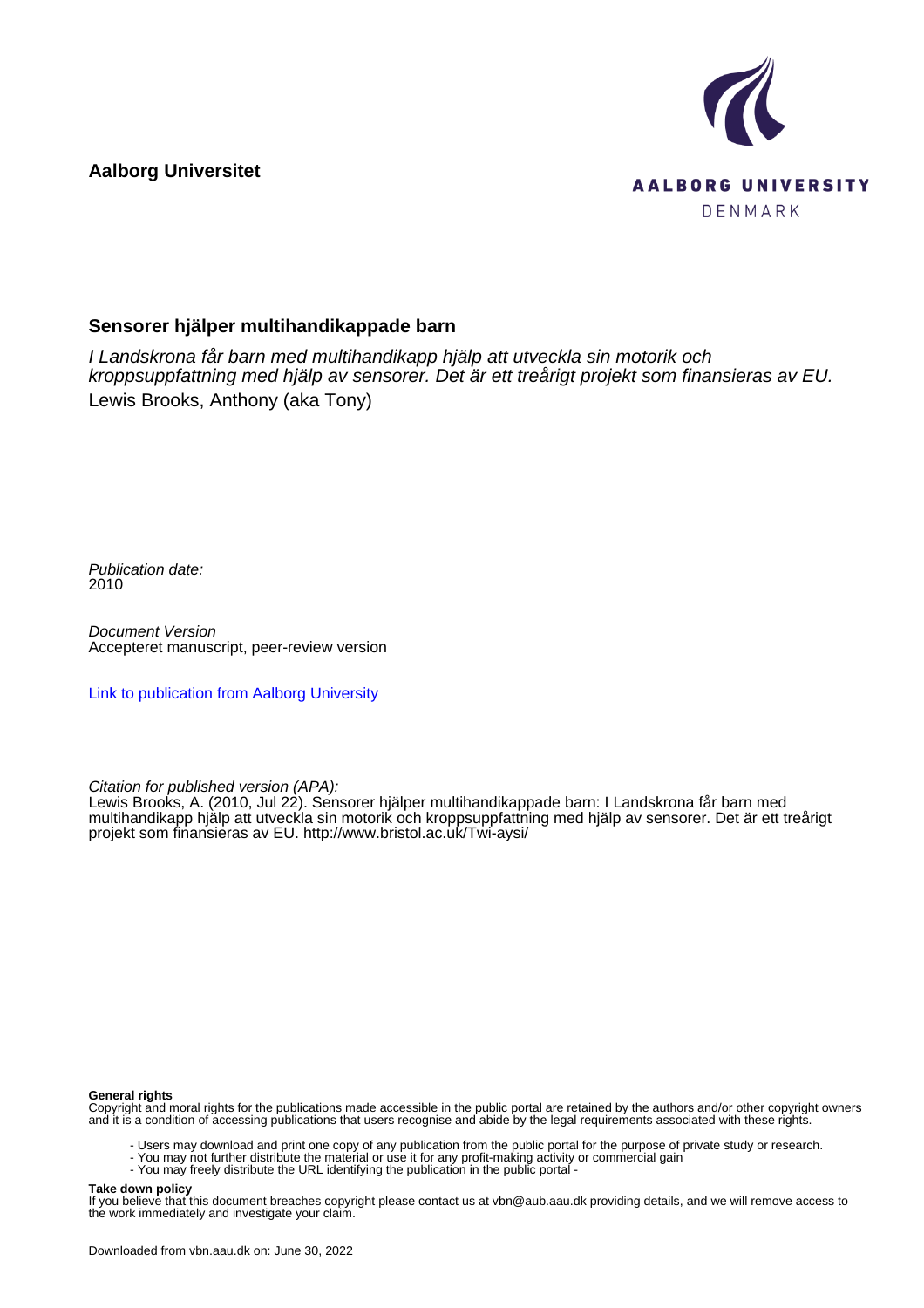# **Creating aesthetically resonant environments for the handicapped, elderly and rehabilitation: Sweden**

A Lewis-Brooks<sup>1</sup> and S Hasselblad<sup>2</sup>

<sup>1</sup>Computer Science Department, Aalborg University Esbjerg, Niels Bohrs vej 8, 6700 Esbjerg, DENMARK

> <sup>2</sup>Special Needs Teacher, Emaljskolan, Emaljgatan 1C, S-26143 Landskrona, SWEDEN

*tonybrooks@cs.aue.auc.dk, stefan.hasselblad@mila.landskrona.se* 

1 *www.aue.auc.dk,* <sup>2</sup> *www.emaljskolan.se, www.bris.ac.uk/carehere.htm*

### **ABSTRACT**

This contribution expounds on our prior research, where interactive audiovisual content was shown to support Aesthetic Resonant Environments with (1) brain damaged children -extended here with the addition of (2) learning disabled, Parkinson's disease, and the aged. This paper appraises the experiments involved in preparing, developing and authenticating 'aesthetic resonance' within the Swedish partners' research  $(1 \& 2)$ . It reports on the inductive strategies leading to the development of the open architectural algorithms for motion detection, creative interaction and analysis, including the proactive libraries of interactive therapeutic exercise batteries based on multimedia manipulation in real-time.

### **1. INTRODUCTION**

European Project IST-20001-32729, CAREHERE; *Creating Aesthetically Resonant Environments for the Handicapped, Elderly and Rehabilitation* was funded under Framework V IST Key Action 1 supporting the programme for 'Applications Relating to Persons with Special Needs Including the Disabled and Elderly.' It implicated a consortium of seven members from four countries. Following the project overview, this paper informs specifically on the investigation of the partners from Sweden who had responsibility for the 'user group programmes research' and the 'user forum network,' P3 and P7 respectively.



**Figure 1**. *The CAREHERE consortium with Swedish members P3 Lund & P7 Landskrona.*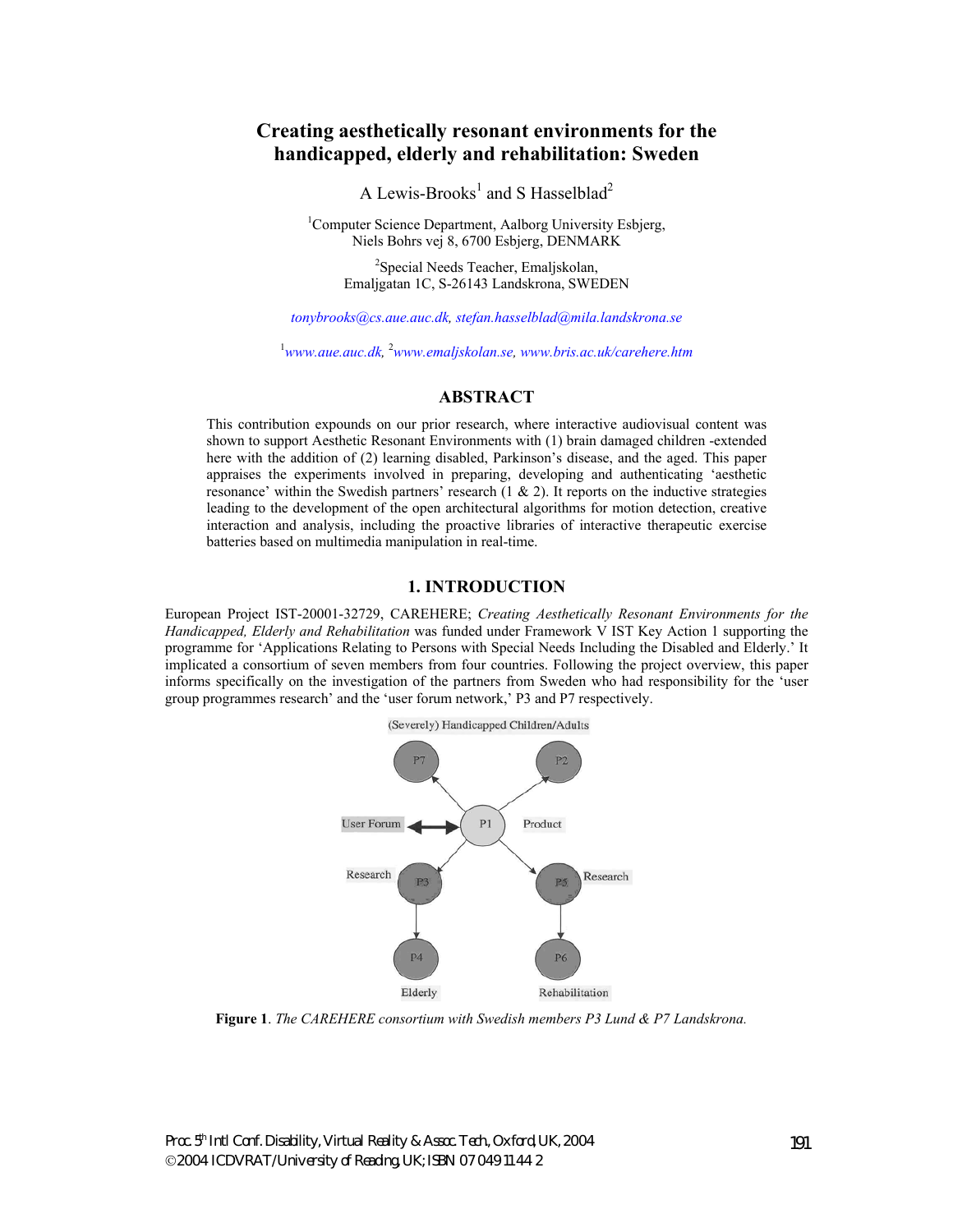

**Figure 2**. *Aesthetic Resonance refers to a situation when the response to intent is so immediate and aesthetically pleasing as to make one forget the physical movement (and often effort) involved in the conveying of the intention. See also – VIS* (Brooks 1999).

### **2. AESTHETIC RESONANCE, THE CONCEPT & THE COMMUNITY**

Augmented real-world environments with inherent responsive technology are created so as to explore 'Aesthetic Resonance.' These are explored proactively where a sensory stimulating *feedback* (e.g. sound or visual), responding to an initial physiological gesticulation, instigates suggested potential closure of the afferent-efferent neural loop through subsequent *feed-forward* (also known as homeostatic control system) iteration which is anticipating the result of the associated motor action on the *feedback*. This stimulating *feedback* is selectable depending on user preferences, desires, and abilities; and similarly any *feed-forward* limitations – physiological or psychological - of the user need to be accountably optimised through the adaptability of the system so as to motivate the iterative causal interaction. This evokes a clear (at suggested various levels of consciousness) understanding of the causality involved and is analogous to the *flow state* involved in play & game psychology - exhibited when a child is engrossed in a computer game. However in our research, whilst using a computer workstation for signal processing, there is no joystick, mouse or tablets involved, nor are there attachments worn by the user such as in motion analysis laboratories that cater for rehabilitation therapy. A strategy of no invasive techniques or strict homogeny such as in most motion tracking techniques is maintained, the user is free to move in 3D Virtual Interactive Space (VIS), unencumbered by wires or attachments (Brooks 1999). This freedom is a catalyst of the concept - especially in respect of when the effort in the achieving of a goal means the overcoming of a pain.

#### *2.1 The lineage to the scientific community's current growing interest.*

The concept of using interactive feedback with movement has been around for some time. In 1990 a Danish national newspaper reported on the pioneering work of a Canadian (Rokeby 1990) where a camera was used to capture movement to play music on a computer. Later he worked within the disabled community with his system. Two years later Jaron Lanier, in his keynote address for the 'Virtual Reality and Persons with Disabilities' conference in California State University emphasized the importance for the VR industry focus to be on the *human-centred* and *empowering of the human* attributes of the technology and further informed of the incredible overlap between the communities stating, "In the history of Virtual Reality development, the community of researchers building the Virtual Reality machines and Virtual Reality software has been, in many cases, almost the same community as the people working on tools for disabilities" (Lanier 1992). In that same year Dr. Jeffery Pressing, who was a musician and an academic psychologist, published on realtime musical synthesizer techniques, improvisation composition and also numerous papers in human science. His writings [1] are a good example of the continued nascent overlap between the arts (esp. music) and technology into the human sciences. This is further exemplified in Pacchetti (*et al*. 1998, 2000) where *active*  music therapy was used in rehabilitation of Parkinson's disease patients. Subsequently, publicly accessible Human Computer Interaction demonstrations and workshops (e.g. Brooks & Hasselblad 2001) presented technologies that enabled such a cross over between the communities and took advantage of the increased power and usability of computers and the inter-disciplinary research potential. All point to the fact that the lineage had come of age with the inferred growing interest from the scientific community in exploring therapeutic exercises based on interactive multimedia techniques. Further reinforcement of the interest is exemplified by the cross-disciplinary work of:- Bianchi & Saba (1998) in the autonomy of the disabled and elderly; (McComas et al. 1998) with children with disabilities; Wong & Tam (2001) in therapist-instructed training with autistic children; Brown (*et al.* 2002) in respect of social inclusion guideline for interactive multimedia; (Rutten *et al*. 2003) in supporting learning and enhancing social skills in people with autism;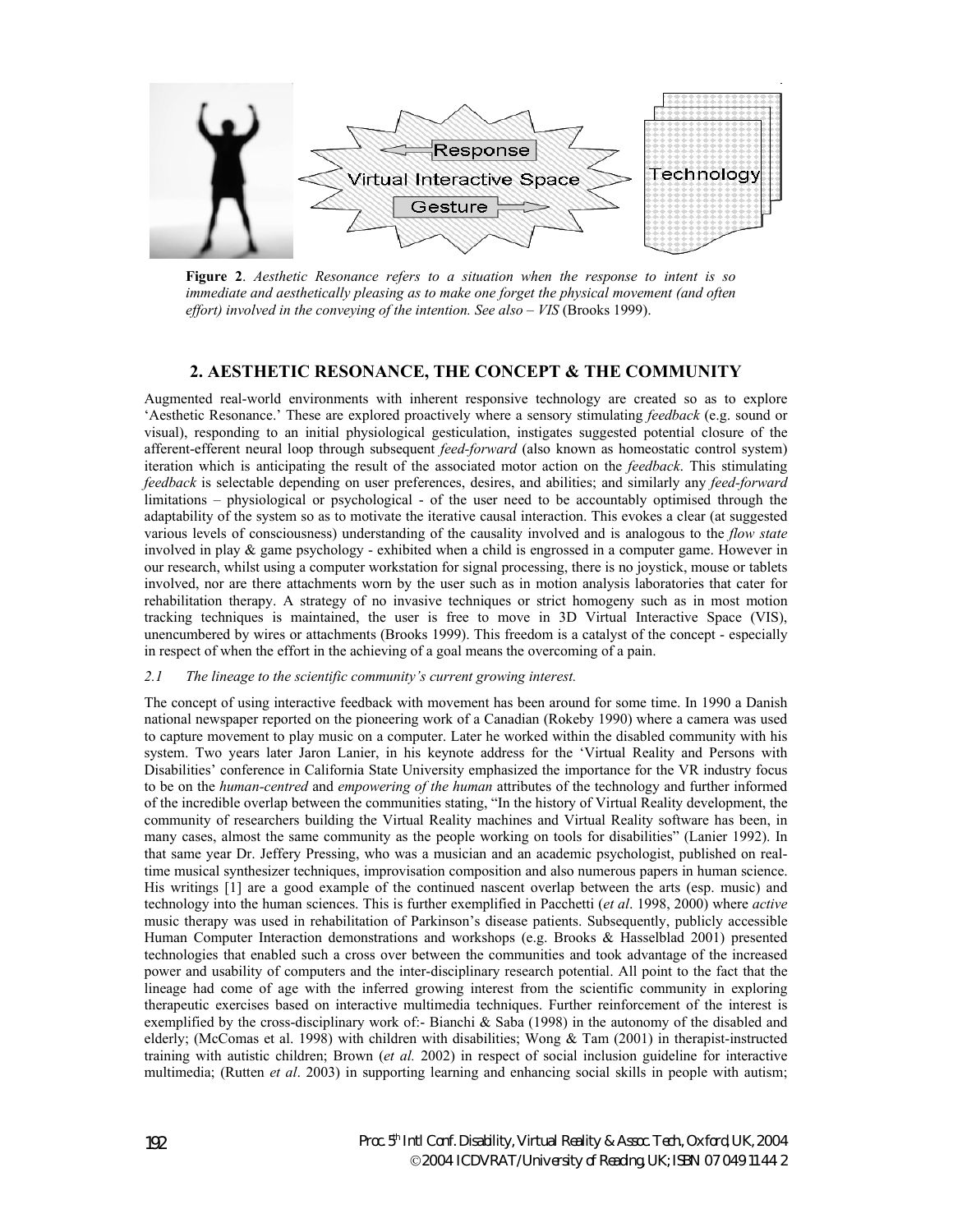(Yano *et al*. 2003, Kizony *et al.* 2003, Brooks 2004a) in respect of stroke. Continuous support of such collaborative actions [2] is essential.

### **3. PROJECT OVERVIEW AND BACKGROUND**

This project structure was influenced by previous experiences in the ESE Caress project [2]; the FET Twiaysi probe (Brooks *et al.* 2002) and the SoundScapes body of research (Brooks 2004b). The key areas defined for concentration in CAREHERE being (1) iterative development, (2) sonic and visual content, (3) wider user base, (4) hands off sensors, (5) quantitative evaluation, (6) user forum networking, (7) a concentration upon software not hardware, and (8) commercial exploitation. These key areas being reflected in the makeup of the consortium – with four user partners, two technical R  $\&$  D partners, and one commercial partner, supported by an evolving 'User Forum' network of interested parties outside of the consortium. The earlier research investigated the use of responsive sound and visual environments as a potential supplement to therapy for the development of physical and cognitive skills through direct and immediate feedback through the aural and visual senses. The next step was to:

- Create Aesthetic Resonant Environment and Support Programme for Special Needs: supporting the development of physical and cognitive skills by interaction with a responsive audio-visual environment.
- Audio-Visual Interactive Content: Sonic Navigation, Visual Empathy, Sonic Tactility, Capture of Expressivity.
- Individual Adaptability: A unique system able to adapt to individual needs and wishes.
- Modelling and Capture of Expressivity: production of the above audio and visual content will entail innovation in both (physical) modelling and the capture of expressivity.
- Immediate Commercialisation: technical innovations being integrated into the product development of our commercial partner.

#### **4. TECHNOLOGIES, TEETHING TROUBLES, AND METHODOLOGY**

Eventual delayed testing with the infrared sensor based system developed by our coordinating & commercial partner *Personics* from Denmark gave immediate value to the iterative development process strategy as the user groups, especially our elderly users, expressed a strong preference for real/natural sounds and pictures and videos (rather than the limited synthetic sounds and abstract pictures only available with *Personics*.) There were also problems with positioning of the sensors for optimal capture and the information to feedback was not intuitive as often a movement would generate opposed and false data often crashing the system (which can be expected for a prototype system; however this was not rectified within a promised liberal timeframe) and disrupted the research. All consortium partners' realizing the failure in time ceased use of the *Personics* system in favour of *Eyesweb*, which is based on camera acquisition, and was capable of accommodating user preferences and was stable in use. As a result, *Personics* were offered the opportunity to program their sensor as an input device to *Eyesweb* so as to be usable alongside the cameras as an input sensor in our research. This they declined - a decision which was mutually acceptable as certain other features of the unstable *Personics* system were inappropriate for our work. The project thereafter was camera based, which became optimal as the cameras were used both as 'sensor' cameras for interactivity through movement with the audio-visual content and as 'observation' cameras for evaluation.

An algorithm was created by the Eyesweb software partner representatives in collaboration with the authors when they came to Lund, Sweden to see the work. This was the success story of the project as the algorithm enabled movement by a user to paint relative to a programmable (and easily changeable) velocity threshold which could adapt for user function. It used a technique called Silhouette Motion Images (SMI) which provided values that were proportional to the absolute velocity of the body part being moved. Automatic segmenting of the movement in order to distinguish between motion and pause phases was achievable with the movement cues able to be measured in real-time and associated to each motion and pause. Such data was useable to produce a symbolical description of the movements being performed. Example cues were:

- Contraction index (openness of body posture with respect to centre of gravity).
- Directness index (direct or flexible nature of a body limb trajectory).
- Durations of pause and motion phases (inspired by psychological studies).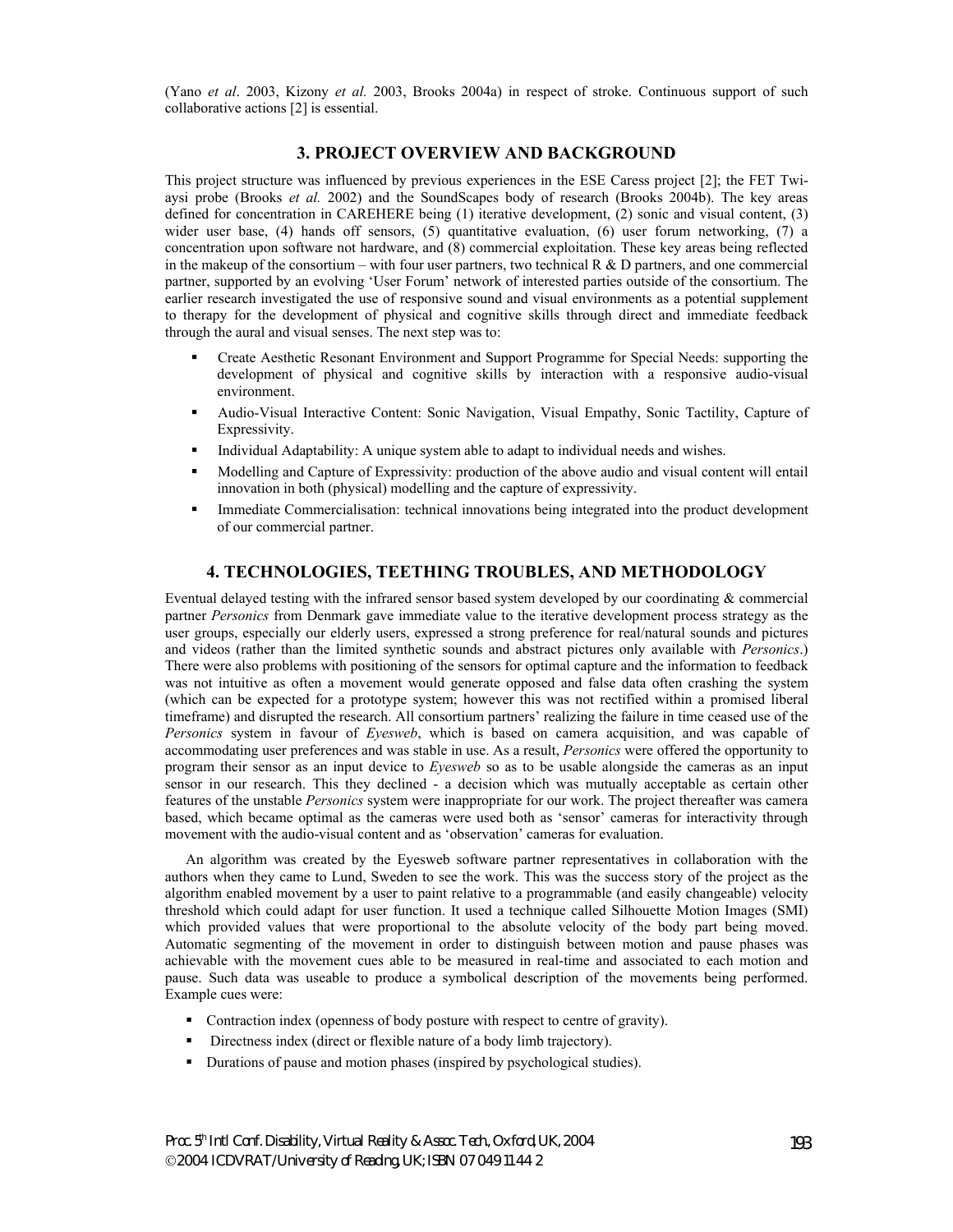Layered Analysis [LA] (Ellis 1996) from the earlier Caress project [2] was used adjacent to Multiple Camera Analysis [MCA] (Brooks 2002) to archive and analyze all video footage from the sessions.

## **5. USER GROUPS**

'Kulturcentrum' Lund group (research P3) consisted of 15 cognitive impaired – learning disabled, well functioning adults with ages ranging from  $20 - 42$  years, able to communicate and mobile. Experimental exercises were set up where a database of abilities was archived. This ranged from working with gesticulated painting and music making (figs. 3 & 4), *Shadow-ation* (my word inc. shadows, imagination and motivation), analogue camera/monitor feedback loops (fig. 5), and dimensional environment exercises. The *Cross Modal Painting* was a follow on from earlier adjacent experiments with movement triggering image and sound; [fig. 5 in Brooks 2004d] and was positively responded to. The *Shadow-ation* was where we had the users come into the room one at a time and stand approximately 1 meter facing a white wall within a strong 2000 lumen LCD projector beam so that their shadow was strong and clear in front of them. They were instructed to create with their shadow three living items and interpret with their shadow. Over the weeks the items changed but to give an indication they would be asked for a bird, a fish and a tree. Then they were timed and videoed in response. The analogue feedback loops were only tested with the single case study below. The environment exercises were particularly fruitful as in the Centre there was an open top elevator (approx. 1.7m x 2m) between the ground floor and upper floor. The LCD projector was fixed so as to beam images down the escalator shaft and the system set up to track movement in the space. Many stated that it was like having their own disco that they could control with result of a very definite aesthetic resonance being achieved in the environment. Subsequent tests were in a large room and an auditorium with positive results.

#### *5.1 Single case study*

The single case study was set at 30 sessions each approximately 45 minutes long with a woman of 34 years. Various feedbacks were experimented in these sessions so as to ascertain what would be achievable through the system and to give subsequent feedback to the development teams. The education leader worked close with the author in this study as she had known the woman for 10 years. The woman was profiled as complex in personality and living at a collective (group). Brought up in a foster family who she did not get along with and she had changed work place many times as she finds problem to fit in and takes up a 'huge space.' She was disruptive, bossy and dominant in the school and talked a lot with many words that she did not understand often trying to involve herself in teacher issues. She had a need to be good (best) and not disabled. The leader felt that the woman had no contact with her own feelings as when others would laugh or cry she would force an enacting of the same. When she cried there was no substance but when she gets angry and screams she has a contact. She has much aggression in her body, always large movements without any nuances. In music she had to be loudest on the drum or similar in other class and has problems within teams. The centre was considering expelling her. I worked on developing exercises associated to awareness of her 'self', her social skills and self-esteem alongside confidence and dynamics.

During the 2 weeks where 3 sessions a day took place she was not allowed in class. We began with a questionnaire (compiled through online research and teacher input, supplemented by input from Centre for Rehabilitation of Brain Injury, Copenhagen) which she completed while being videoed attached to a biofeedback stress indicator (GSR<sup>i</sup> attachment). Each day had variety in which exercises were undertaken but never two the same in one day. The videoed sessions resulted with commented marked progress by staff and other users to her change in behaviour. At the end of the two weeks I took her out in the Centre's van to the city blindfolded and with headset and microphone into which she was to speak of what she perceived as the outside sound being, for example a pedestrian crossing alarm, a person with a shopping trolley, a dog, etc. This was recorded by an authorized concealed video camera in the van. The resulting 30 minute commentary and others from the sessions was played back to her in the company of the leaders and author on the last day. She was asked to comment on the sessions and especially on how she felt about what she saw and how she remembered the sessions. This was a key aspect of the work as she made comments that the leader was in awe about. Her sense of achievement from being able to create with the given audiovisual feedbacks was readily apparent. This seeing and hearing of herself was a powerful tool combined with the sessions. Her 'outside in' reflection from what she saw on the videos seemed to have a positive effect on her in the immediate period at the education when she went back to the classes exhibited by a diminishing of her disruptive effect on fellow users and a quieter disposition. At the start of the two weeks an e-mail account to researcher two was set up and she was shown how to use it as although limited she had verbal and writing skill. She knew him from earlier and she was positive about the idea. This was so as to allow me to have time to prepare the next session, to write up the results and to review and archive via layer analysis the session videos. Response was daily and her diary of events in the sessions told how she felt about it all. The leaders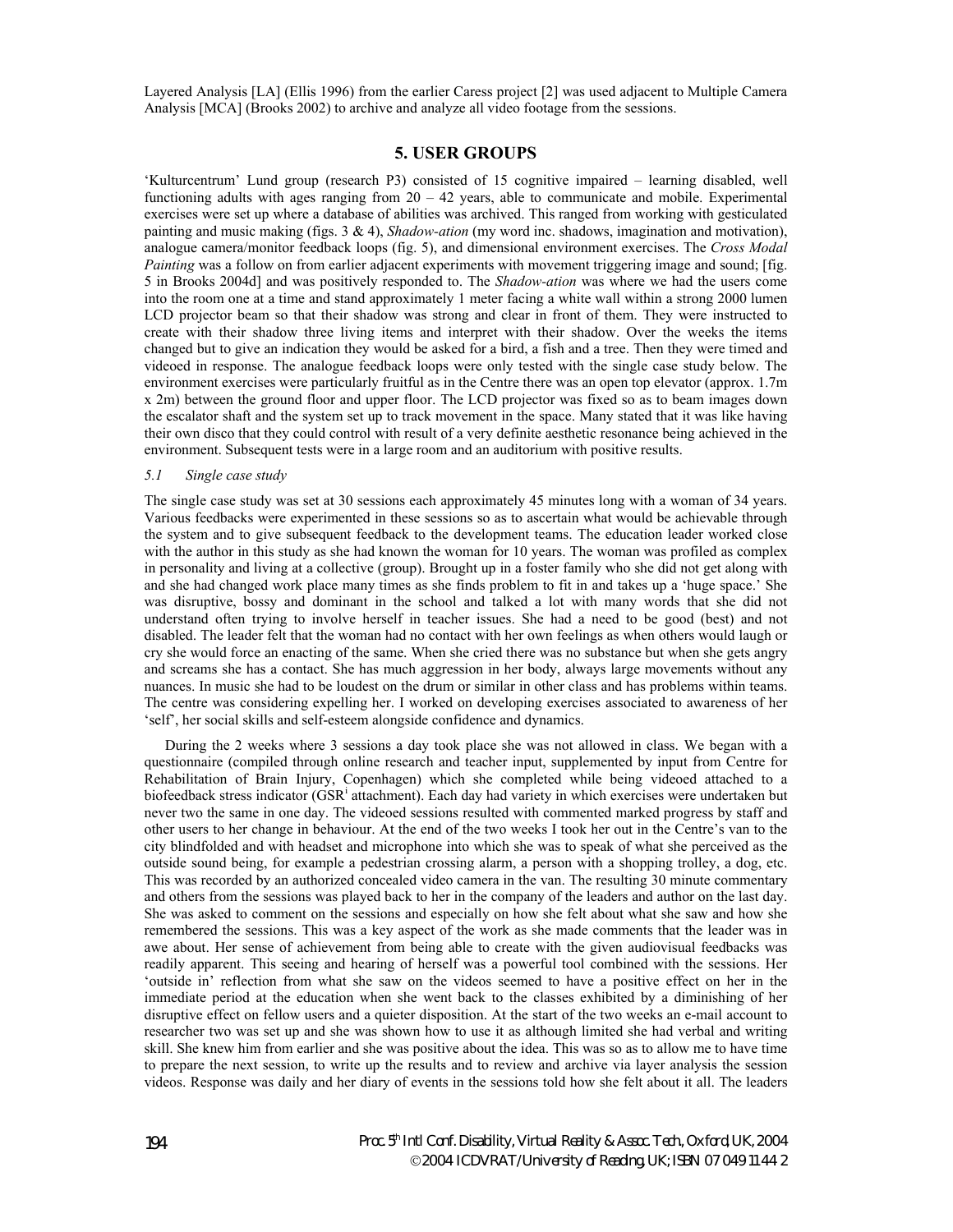were amazed at some of her writing and even after the sessions had finished and she returned to class she continued writing mails to colleagues and this was a new expressive outlet for her.

### *5.2 Lund results*

Apart from some problems with certain aspects of the questionnaire (translation from English to Swedish and some of the personal questions asked) but following an interview with the user, the leader cleared up the misunderstandings and explained to me the problems. The leader was extremely pleased with the study.



**Figure 3**. *Movement data captured from the user's brush strokes when she was painting triggers synchronized images and sounds that was relative to the movement. A smooth sound inspired painting with care and smooth strokes - this in turn made the music smoother. Correspondingly, aggressive sound resulted in a disjointed and violent painting action. Both quad images show through facial features and posture an immersive aesthetic resonant experience which at one point resulted in her initiative to paint with two brushes.*



**Figure 4.** *Hand movement painting being followed on monitor (1, 2, & 3): Lower - similar but she faces the large screen, we see monitor results where the velocity acts as nuance training. Her task was to paint a shape keeping the same velocity which results in the same colour. A deviation in velocity resulted in a change of colour which meant a restart.*

Proc. 5<sup>th</sup> Intl Conf. Disability, Virtual Reality & Assoc. Tech., Oxford, UK, 2004 2004 ICDVRAT/University of Reading, UK; ISBN 07 049 11 44 2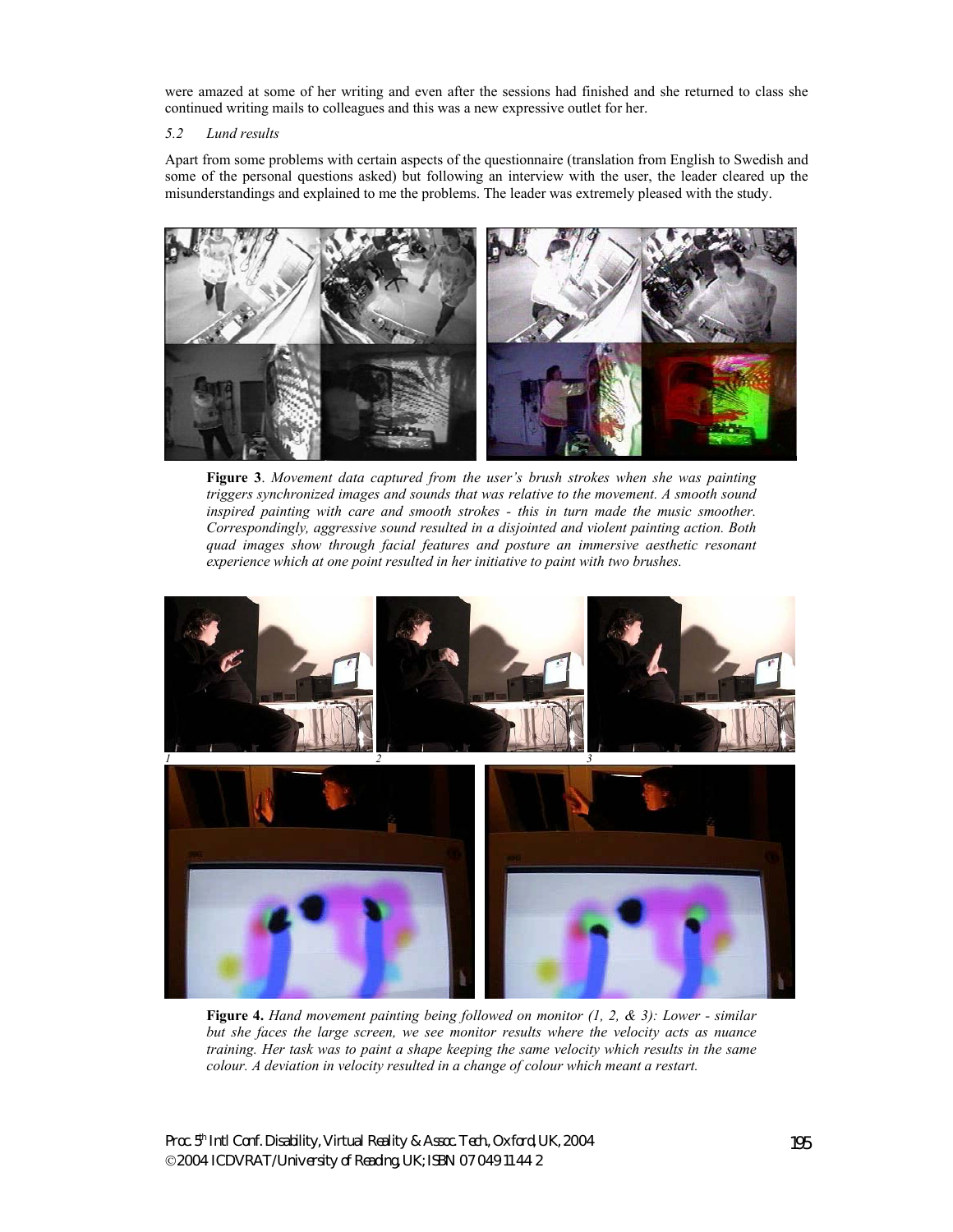An experiment in the use of the feedback as primary instruction rather than the body part as primary was in two forms of instruction (1) *"When you move your hand in this way the colour will go from dark to light green.,*" = body part as primary (2) "*To make the colour go from dark to light green you will have to move your hand in this way.*," = feedback as primary. This was to influence the user to think out of the body and in so doing approach the Virtual Interactive Space (VIS) that is inherent between the technology and the user in Aesthetic Resonant Environments, (2) proving more effective with the user mind-set.



**Figure 5.** *Video feedback to research potential use as an Eyesweb new algorithm; the upper six images are of our single study alone and the lower six screen shots are from an interaction with a member of the staff. It was wonderful to observe our single case study laughing out very loud as she explored, created and experimented. Her awareness to her hands was total. Interaction with another person was also encouraging.* 

#### *5.3 Landskrona*

Landskrona (P7) users were six children between  $10 - 19$  years of age with severe brain damage and additional disabilities. The children are all restricted to use a wheelchair and they have no speech communication. They additionally have mobility and attention problems. Every session was video filmed with MCA to catch the visuals and sounds as well as the facial and the bodily expression of the children. These were then edited and analyzed according to the project goals (inc. LA) and then burned on CD-Rom. After the Personics problems all sessions used the Lund Eyesweb algorithm (as fig. 4) and all users reacted in a positive but different way. This could depend on them having different preferences regarding visual or sound stimuli or both in combination. The few times they have not responded in a positive way could be explained by physical reasons like bad colds, lack of sleeping during the previous night, having had severe or multiple epileptic seizures during the night or day. The epilepsy has never occurred during the sessions.

The sessions resulted in cases with positive reactions of higher motivation in schoolwork, and an increased feeling of well being and pleasure after the sessions. Also it seemed the pupils are further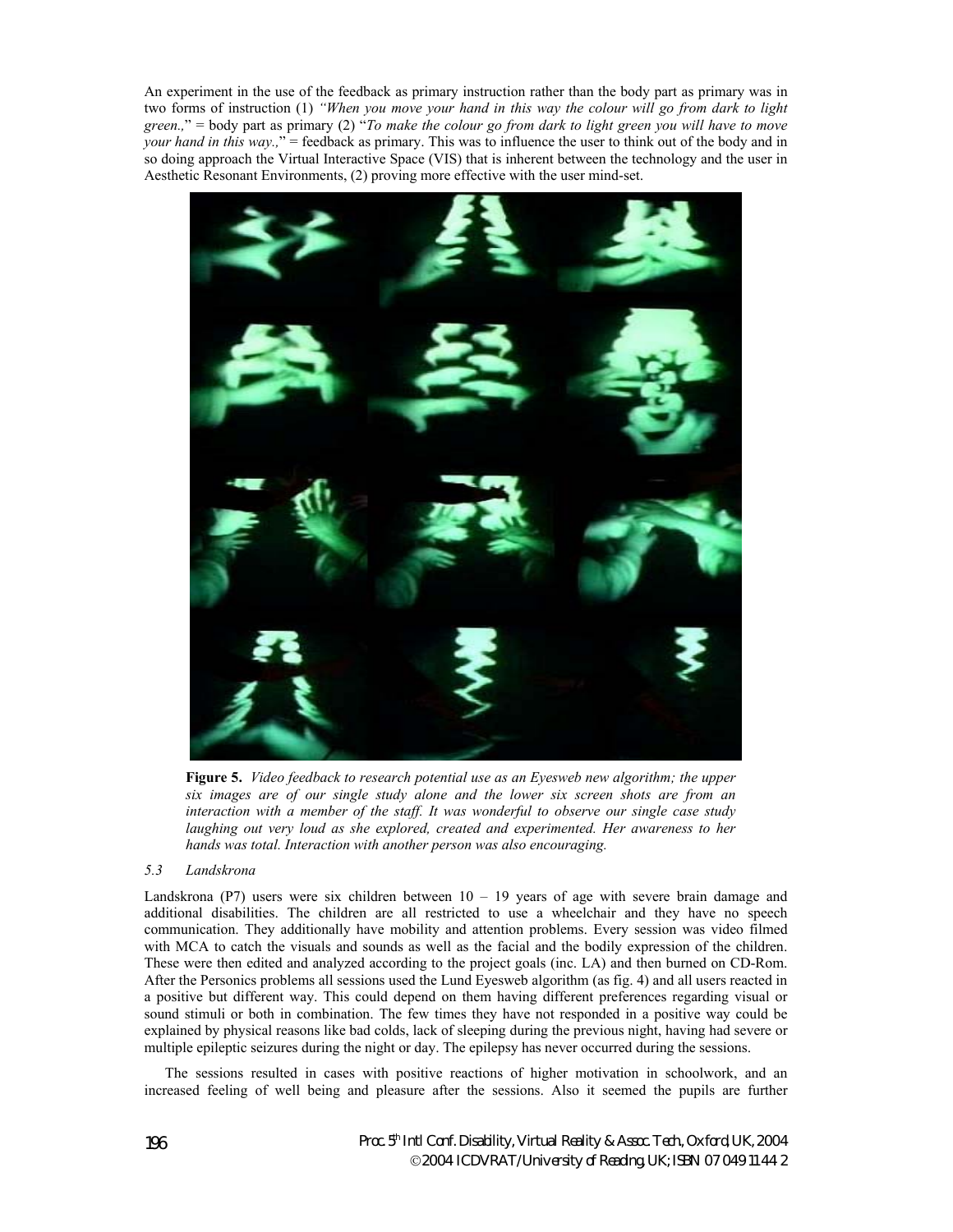stimulated to see their own real image as a little part of the large visual on the screen which also makes it easier to video both what happens on the screen and catching their facial and body expressions.

| Ref            | Child info.                                                                                                                                                                                                                                                                                                               | Focused project work to empower:                                                                             |
|----------------|---------------------------------------------------------------------------------------------------------------------------------------------------------------------------------------------------------------------------------------------------------------------------------------------------------------------------|--------------------------------------------------------------------------------------------------------------|
| A1             | Male 19, severe mental retardation $+$ cerebral pares with<br>severe disability + cerebral atrophy + epilepsy. Low<br>awakening grade sometimes makes him sleep for days.                                                                                                                                                 | Awakening grade<br>Mobility<br>Expression<br>٠                                                               |
| A2             | Female 10, significant microcephal mental disability $+$ slight<br>deviation in her contact behaviour + walks without support<br>though very spread legged $+$ very hard to motivate regarding<br>exercises of a cognitive nature. A lot of sounds.                                                                       | Body awareness<br>٠<br>Focusing<br>Cause + effect<br>Expression and communication<br>٠                       |
| F1             | Female 9, brain damage which severely affects her speech $+$<br>motor skills + very spastic + cramps. Can take instructions +<br>trains on BLISS method.                                                                                                                                                                  | Verbal activity<br>$\bullet$<br>Coordination/Body awareness<br>٠<br>Expressivity<br>٠                        |
| M1             | Male 14, brain damage + cerebral pares type spastic<br>$tetraplegia + sight impairment + epilepsy + severely disabled$<br>+ severe mental retardation. Emotionally reacts.                                                                                                                                                | Motivational aspect<br>$\bullet$<br>Movement<br>$\bullet$<br>Communication aspect<br>٠                       |
| M <sub>2</sub> | Female 18, microcephal + severe brain damage + cerebral<br>pares. No mobility or meaningful motor skill. Severe<br>curvature of the spine + spastic tetraplegia + severe mental<br>retardation + limited contact ability + strong tendency to<br>constipation which makes it important to stimulate her own<br>movements. | Motor skill<br>٠<br>Body awareness<br>Understanding of cause and<br>$\bullet$<br>effect<br>Expressivity<br>٠ |
| P <sub>1</sub> | Male 6, microcephal mental disability + cerebral pares +<br>explicit spasticity + epilepsy. Alert + contact skill + no<br>language $+$ no mobility.                                                                                                                                                                       | Motor skills<br>Body awareness<br>Focusing                                                                   |

**Table 1.** *An overview of the Landskrona user group of children.*

### **6. CONCLUSIONS**

The biggest success from the project was the creation in Sweden of the Eyesweb painting algorithm reported in Camurri (*et al.* 2003). In both Swedish locations a large 2.5 (w) x 2 (h) meter projection screen was used and this is optimal for one-to-one relationship and sense of presence. A screen-mounted sound system is also used. We observed how free movement that resulted in causal manipulation of interactive responsive sound and visual feedback was able to achieve a state of aesthetic resonance. The creative content was observed as being a motivational tool for the therapy. The data parameter information that enabled this creativity can be a quantifiable entity so as to support and verify results. However the planned data bases of libraries and archive means was not accomplished because of timeframe. The audiovisual interactive content: sonic navigation, visual empathy, sonic tactility, and capture of expressivity was achieved (to a point) through the relational sounds and shapes from our UK partner and the software algorithms. Adaptability of the system was through the graphical user interface sliders but more time was required to build libraries to complement the Eyesweb libraries. The modelling and capture of expressivity however was limited by the timeframe and we did not work with physical models which would have been optimal. The commercialisation of the technical innovations integration into the Personics product was curtailed by the consortium. Personics have since commercialised their own independent product.

As a result of the project we have established new qualitative and quantitative user evaluation methodologies most appropriate to our wide user base. This will be exploited more fully in the next project with the creation of much needed new testing methods for process analysis and user categorization. The research which the Swedish partners conducted is ongoing by the co-authors where we are using the Soundbeam ultrasound sensor in conjunction with the Eyesweb camera system. The Soundbeam is a mature technology that was used in the prior research and is acknowledged as an industry leader. It is more stable than the Personics infrared sensor and unlike the Personics sensor it gives a predictable intuitive response to the user. Our Italian software partners continue to develop Eyesweb. The project proposal identified the Minimum Data Set / Resident Assessment Instrument (MDS/RAI) as a proven assessment tool for measuring the impact of CARE HERE interventions with older people and with Parkinson's patients and to explore its possible applicability to the other client groups in the study, notably younger people with severe physical and learning disabilities. The tool was shared with the partners and tested for suitability. This was rejected by the Swedish researchers as unsuitable for their user groups.